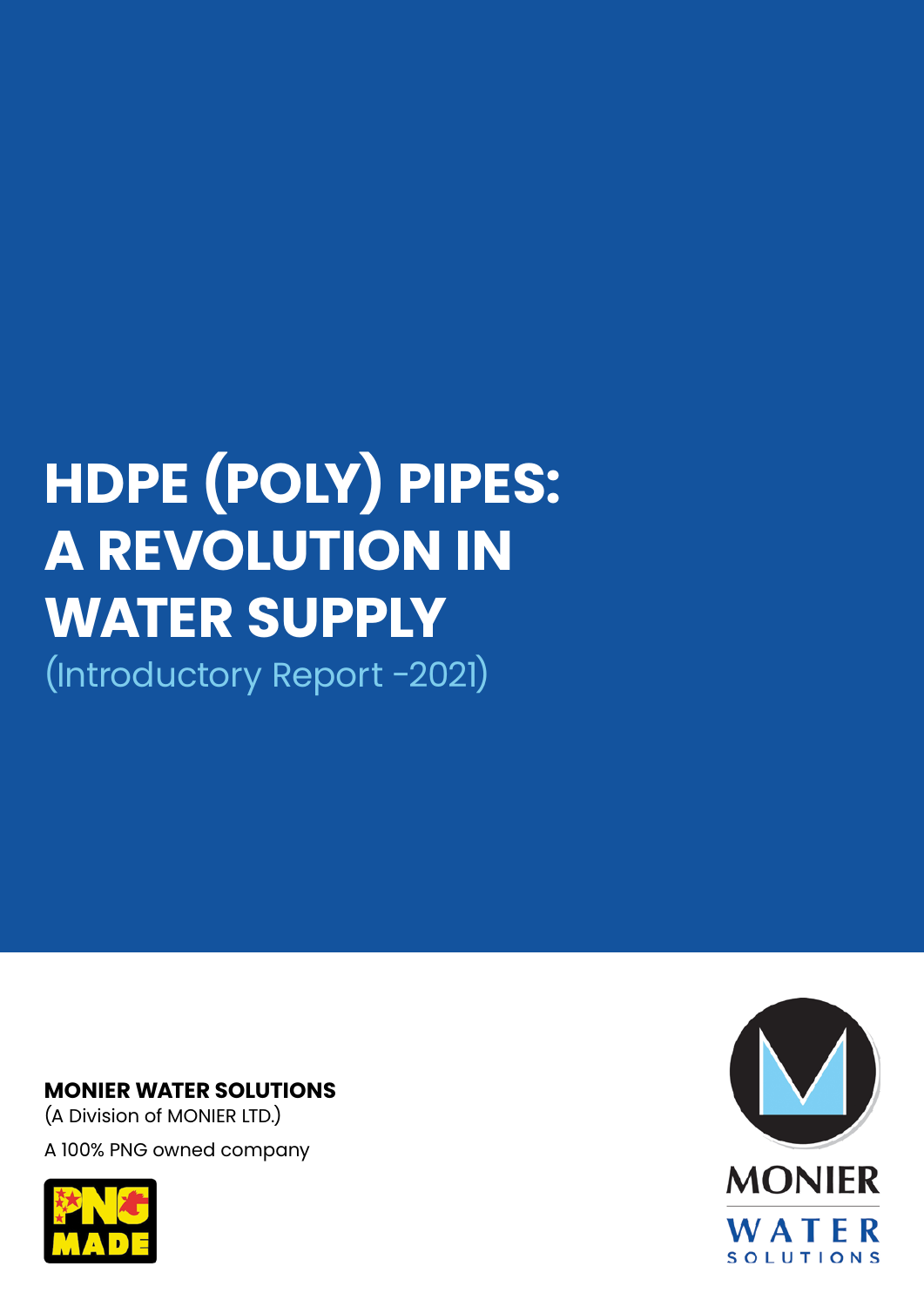# **POLY (HDPE) PIPE SYSTEM**

#### **A REVOLUTIONARY SWITCH IN TRADITIONAL WATER SUPPLY PIPELINE SYSTEM:**

Smooth-wall HIGH-DENSITY POLYETHYLENE PIPE systems is made from polyethylene and is a cost-effective solution for a broad range of piping problems in municipal, industrial, marine, mining, landfill, duct and agricultural applications. It has been tested and proven effective for above ground, surface, buried, sliplined, floating, and sub-surface marine applications.

High-density polyethylene pipe (HDPE) can carry potable water, wastewater, slurries, chemicals, hazardous wastes, and compressed gases. Polyethylene pipe has a long and distinguished history of service in the oil and gas industries as well as the mining industries. It has the lowest repair frequency per kilometer of pipe per annum compared with all other pressure pipe materials used for urban gas distribution. Polyethylene is strong, extremely tough and very durable. Whether you're looking for long service, trouble-free installation, flexibility, resistance to chemicals or a myriad of other features, high-density polyethylene pipe will meet all your requirements.

#### **WHAT IS HDPE?**

**HDPE STANDS FOR HIGH DENSITY POLYETHYLENE, AND IT IS THE HIGH-DENSITY VERSION OF POLYETHYLENE PLASTIC. HDPE IS HARD, STRONG AND IS LESS DUCTILE AND LIGHTER THAN WATER. HDPE CAN BE MOULDED, MACHINED, AND WELDED TOGETHER.** 

**HDPE IS PRODUCED FROM PETROLEUM, AND ITS PHYSICAL APPEARANCE OF HDPE IS WAX-LIKE, LUSTRELESS AND OPAQUE. ALTHOUGH HDPE IS A DENSE MATERIAL, IT CAN BE RECYCLED VERY EASILY AND HAS THE NUMBER "2" FOR ITS RESIN IDENTIFICATION CODE.**

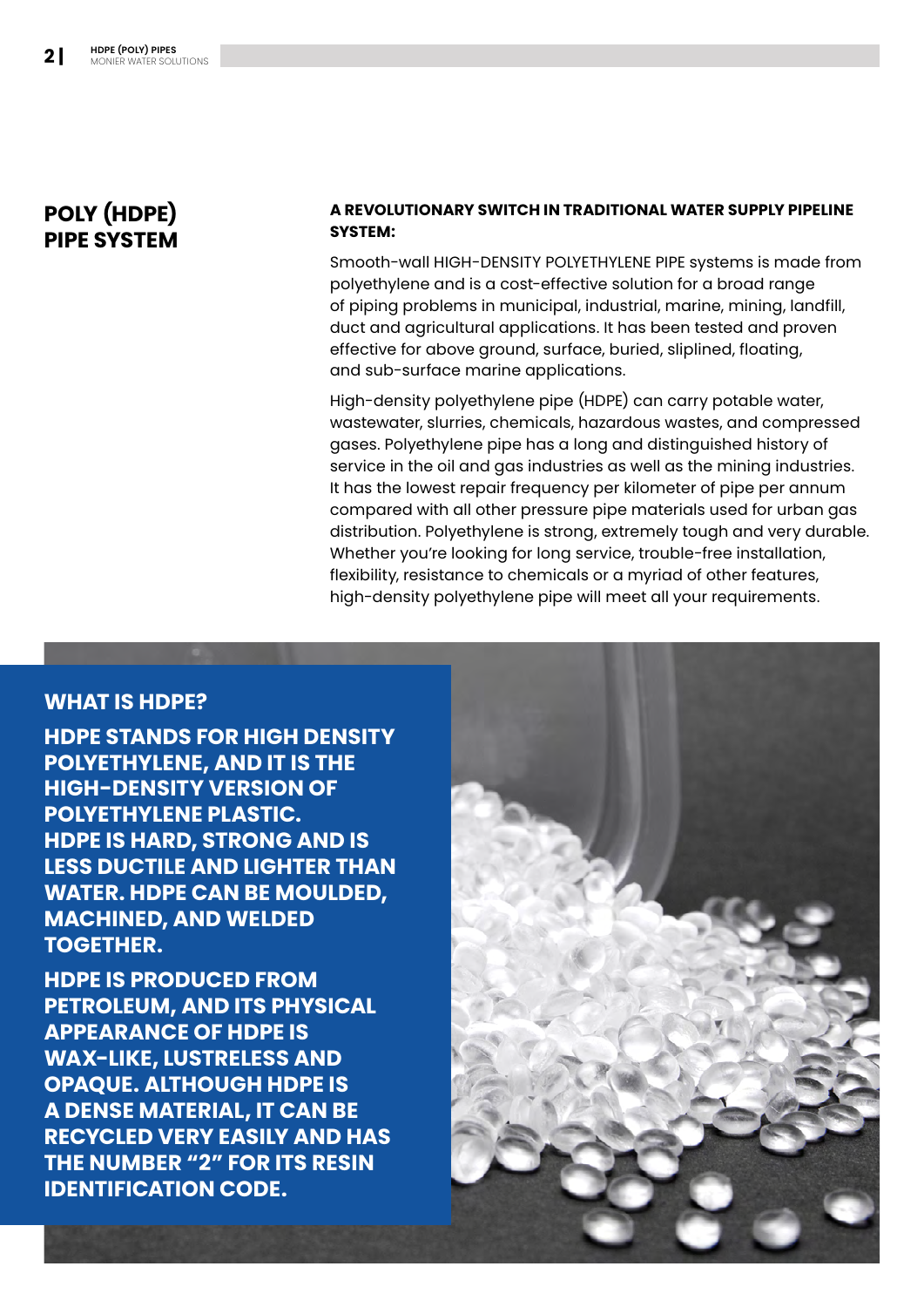#### **HDPE VS PVC PIPING SYSTEM:**

PVC and HDPE are two types of polymeric synthetic plastic materials which are used in many industrial applications. The key difference between HDPE and PVC is the difference in density. HDPE is denser than PVC, and this leads to differences in their physical properties and industrial applications. In addition, the difference in chemical structure and manufacturing process also gives them some unique material properties.





#### **SIGNIFICANT DIFFERENCES:**

#### **1. Composition**

PVC is a durable polyethylene thermoplastic made from petroleum, due to its heat sensitivity, it contains many additives. HDPE is made more durable with carbon black as compared to PVC.

#### **2. Processability**

The HDPE pipe manufacturing process consumes less additives whereas PVC pipe requires many processing aids to manufacture.

#### **3. Durability**

Both HDPE and PVC pipes are stronger throughout higher temperatures. However, in particular circumstances, strength cannot be used to compare the two. PVC has a failure rating of 1 in 48,650 incidents, where HDPE is 1 in 10,000,000. This indicator shows that when exposed to extreme weather conditions, HDPE is proven to be more durable and a far more superior product.

#### **4. Thermal Performance**

When exposed to hot or cold weather, a slow expansion can be experienced. HDPE expands 4 times more compared to PVC pipes.

#### **5. Recyclability**

PVC material are very poor in direct sunlight exposure and after few years of direct sunlight exposure, it can't be recycled. HDPE is a durable plastic with antioxidants, it can withstand direct sunlight and last up to 100 years in service. After service period, it can be recycled easily.

#### **6. Environmental Impact**

PVC has a higher carbon emission and energy consumption in the manufacturing and recycling process compared to HDPE which has a 22% less energy and carbon emissions.

#### **7. Installation**

HDPE can be installed in the following ways:

- Open trench
- Directional bore
- Horizontal bore
- Drop burial

PVC can be installed in the following ways:

- Open trench
- Drop burial

#### **8. Irrigation**

PVC pipes are used for irrigation. However, due to easy fitting joining capability.

HDPE is becoming an increasingly popular choice for irrigation systems. With end-to-end fusion, HDPE pipes are leak-proof and a better option. In places where digging is hard or impossible, HDPE is the best choice.

#### **9. Applications**

PVC is very commonly used for sewers, irrigation, drains and other industrial applications.

HDPE has various uses. It is used for the distribution of natural gas, chemicals, and petroleum products. It is widely use in mining sector due to flexible nature. Other uses include water, sanitary and storm sewer systems.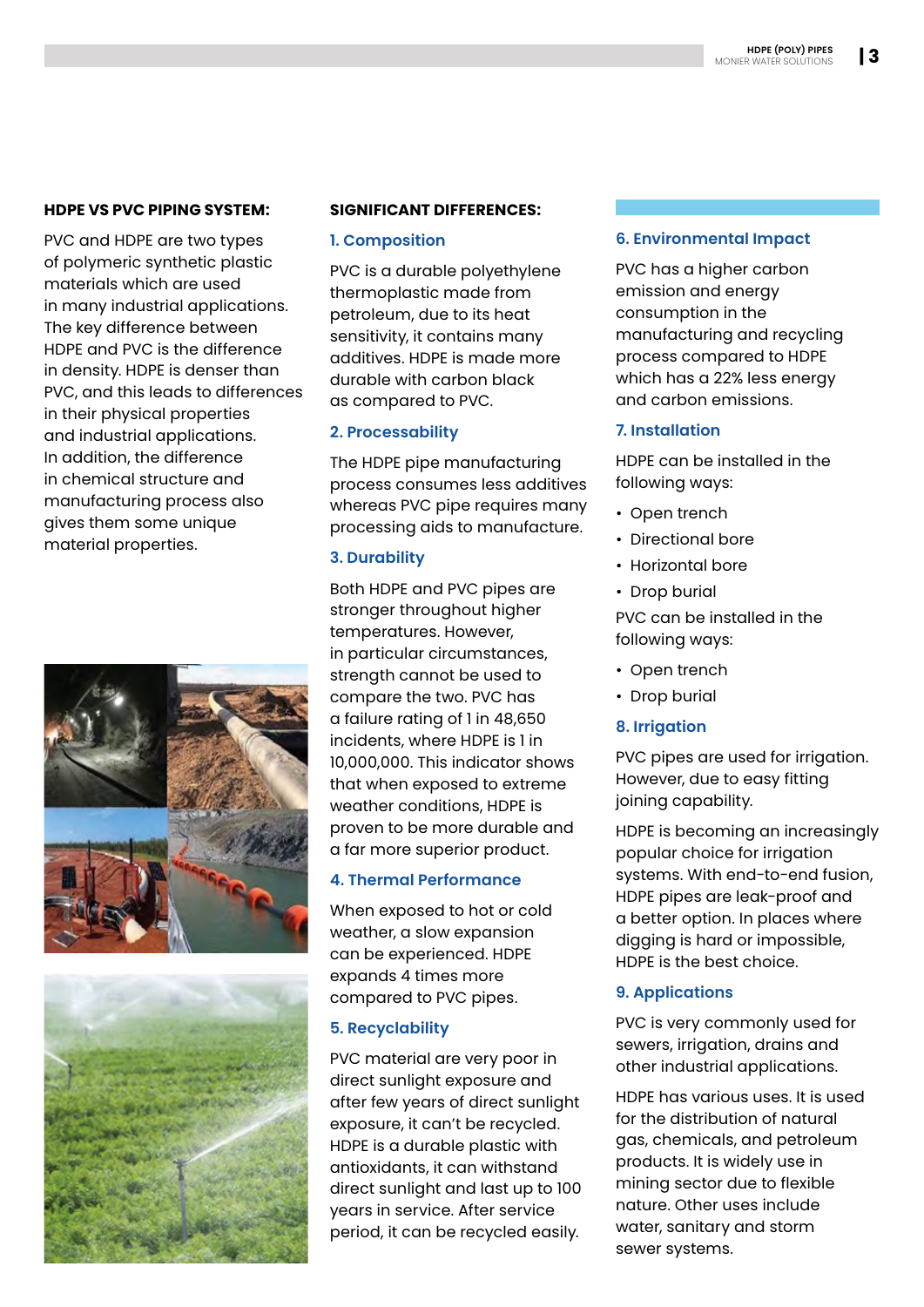## **ADVANTAGES OF HDPE PIPING SYSTEM;**

HDPE pipes are convenient to use in underground piping because they are found to dampen and absorb shock waves minimizing surges that can affect the system. They also have the best joint pressure resistance and are also more abrasion and heat resistant.

#### **1. Lower life cycle costs**

- Leak tight. Heat-fused joints create a homogenous, monolithic system.
- The fusion joint is stronger than the pipe.
- Maintains optimum flow rates.
- Does not tuberculate, has a high resistance to scale or biological build-up and excellent water hammer characteristics.
- Designed to withstand surge events.
- Virtually eliminates breakage due to freezing pipes.
- Additional cost savings are achieved by lower instances of repairs.

#### **2. Reduced installation costs**

- Material of choice for trenchless technology.
- Used in directional boring, plowing, river crossings, pipe bursting and sliplining.
- Fewer fittings due to pipe flexibility.
- Allowable bending radius of 20 to 25 times outside diameter of pipe.
- Lighter equipment required for handling and installation than with metallic materials. Eliminates the need for thrust blocking. Heat fused joints are fully restrained.
- Light weight and longer lengths allow for significant savings in labor and equipment.

#### **3. Leak Free**

• Polyethylene pipe is normally joined by heat fusion. Butt, socket, sidewall fusion and electrofusion create a joint that is as strong as the pipe itself, and is leak free. This unique joining method produces significant cost reductions compared to other materials.

#### **4. Corrosion, Abrasion, and Chemical resistant**

• Polyethylene piping's performance in mining, dredging and similar applications proves it will outwear many more costly piping materials when conveying a variety of abrasive slurries.



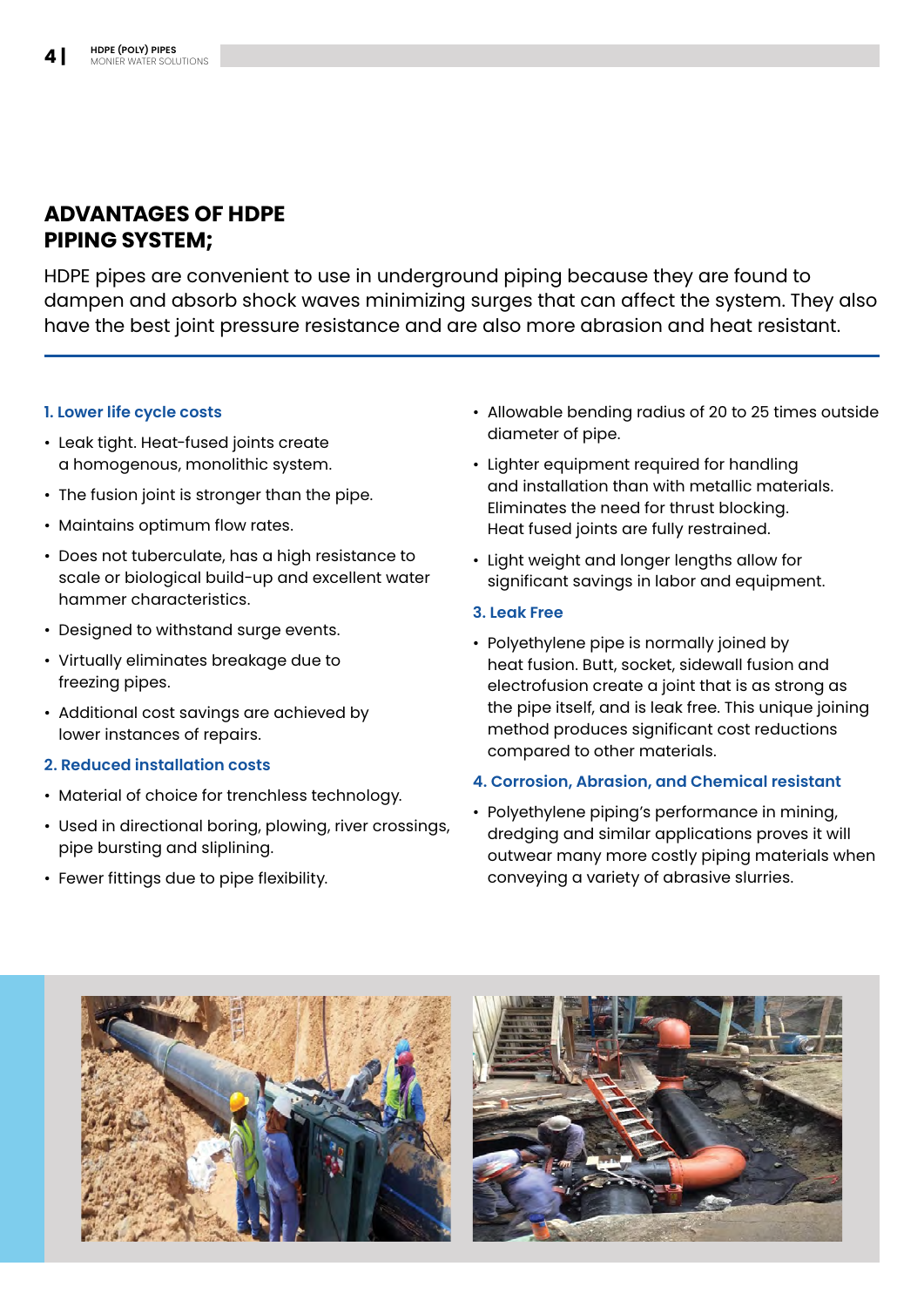

- HDPE has excellent corrosion resistance and is virtually inert. It does not need expensive maintenance or cathodic protection. It offers better overall resistance to corrosive acids, bases and salts than most piping materials.
- In addition, polyethylene is unaffected by bacteria, fungi and the most "aggressive" naturally occurring soils. It has good resistance to many organic substances, such as solvents and fuels.

#### **5. Lightweight And Flexible**

- Polyethylene pipe is produced in straight lengths or in coils.
- Made from materials about one-eighth the density of steel, it is lightweight and does not require the use of heavy lifting equipment for installation.
- It reduces the need for fittings, is excellent in shifting soils and performs well in earthquake-prone areas.

• HDPE resists the effects of freezing and allows bending without the need for an excessive number of fittings. Since HDPE is not a brittle material, it can be installed with bends over uneven terrain easily in continuous lengths without additional welds or couplings.

#### **6. Joint Versatality**

- HDPE pipes can be joint with various methods and if required it can re-joint easily without any cost. Some methods are here
	- A Butt fusion jointing
	- B Electrofusion jointing
	- C Compression fitting jointing
	- D Metal fitting jointing
- HDPE pipe repair need a minimal cost.



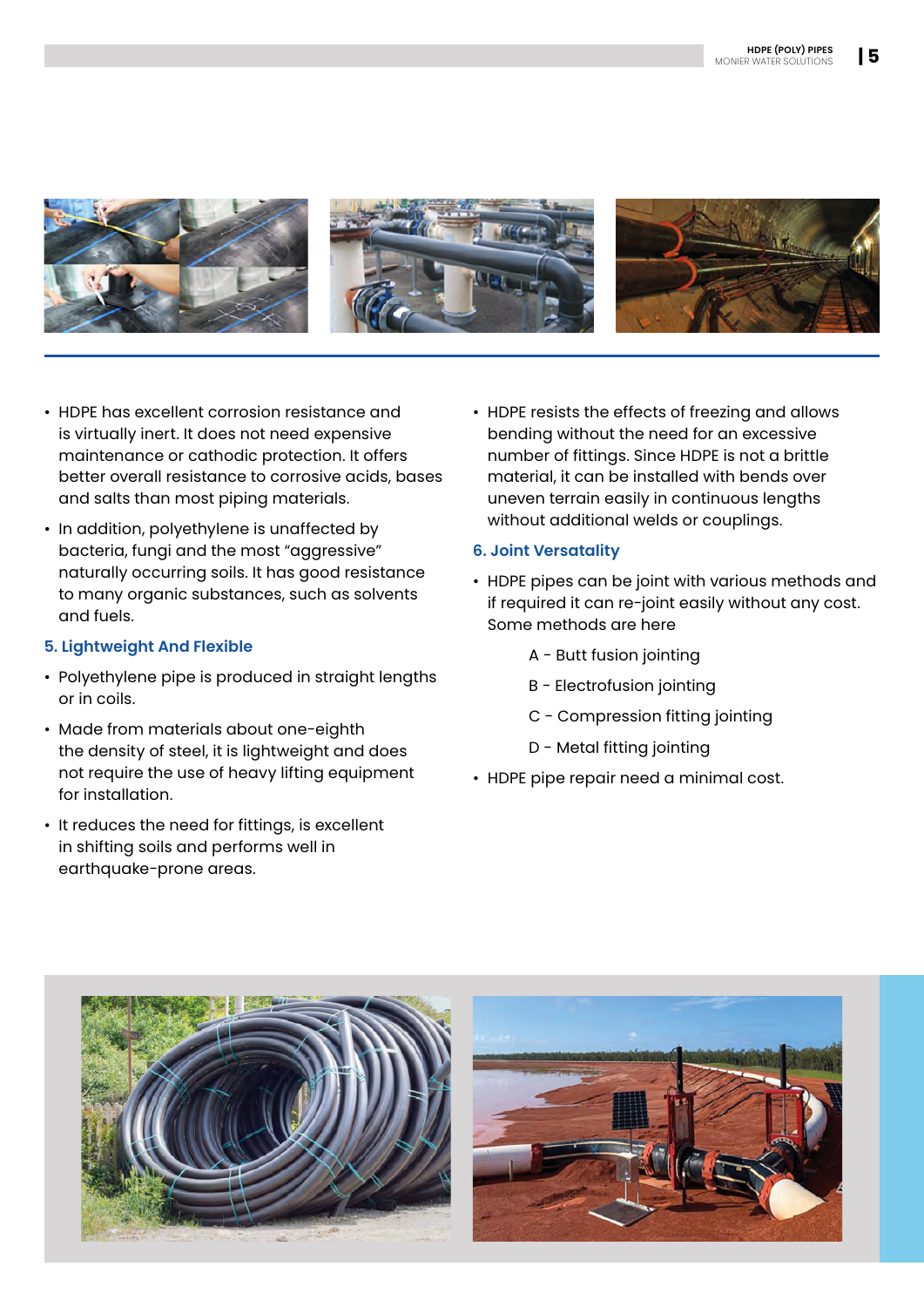# **WHICH ONE'S BETTER, PVC OR HDPE?**

When looking for a more suitable pipe for lower pressure, HDPE is more efficient. HDPE is softer and more bendable and has a tight bending radius. HDPE is a the right choice for both pressure and non-pressure piping application. HDPE is known for its flexibility, chemical stability, and high strength-to-density ratio. HDPE offers a leak-free system via heat fusion joints. While PVC is stronger and stiffer material, it makes it suitable for direct burial and trenchless installation. The stiffness of PVC pipe allows their direct connection to mechanical valves, non-plastic fittings and various other water and wastewater connections. One of the biggest issues with mechanically joined traditional pipes (PVC) is the high incidence of background leakage This is water that leaks out of the pipe through pipe joints. It is estimated that in the United States, about 14% of drinking water is lost each day due to background leakage! This represents more than 12 million gallons of water a year in a city of 100,000. HDPE pipes, and their fittings and connections, offer a distinct advantage in that they can be used to create leak-free joints that can prevent this issue.

**HDPE IS PROVEN TO BE A GREENER PIPING SOLUTION. NOT ONLY IS HDPE MORE COST-EFFECTIVE TO INSTALL AND TRANSPORT, BUT IT ALSO TAKES LESS ENERGY TO MANUFACTURE, THEREBY REDUCING ITS ENVIRONMENTAL IMPACT. BECAUSE THE PIPING PRODUCT IS FUSED AND WATER-RESISTANT, THERE IS NO WATER LOSS OR RISK OF CHEMICALS AFFECTING THE SURROUNDING AREAS. MOST HDPE PIPING IS ALSO RECYCLABLE AFTER ITS INITIAL USE — USERS CAN CUT OUT THE FITTINGS OF AN OLD PROJECT AND THEN REFUSE THEM OVER AND OVER AGAIN, UNLIKE PVC FITTINGS WHICH ARE SINGLE USE.**

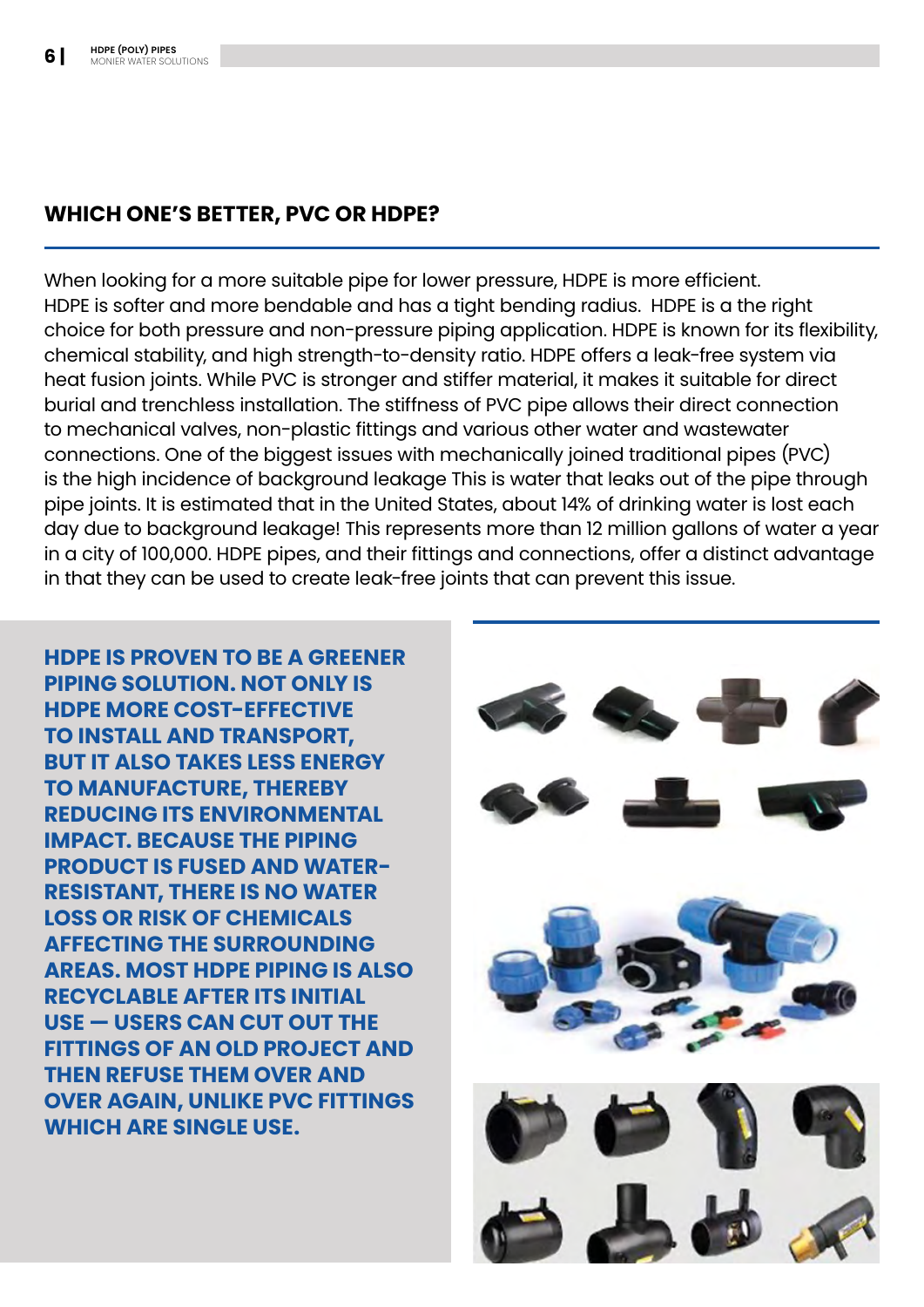# "CHOOSE A RELIABLE, DURABLE, **ECONOMICAL AND ENVIRONMENT FRIENDLY PIPING SYSTEM."**